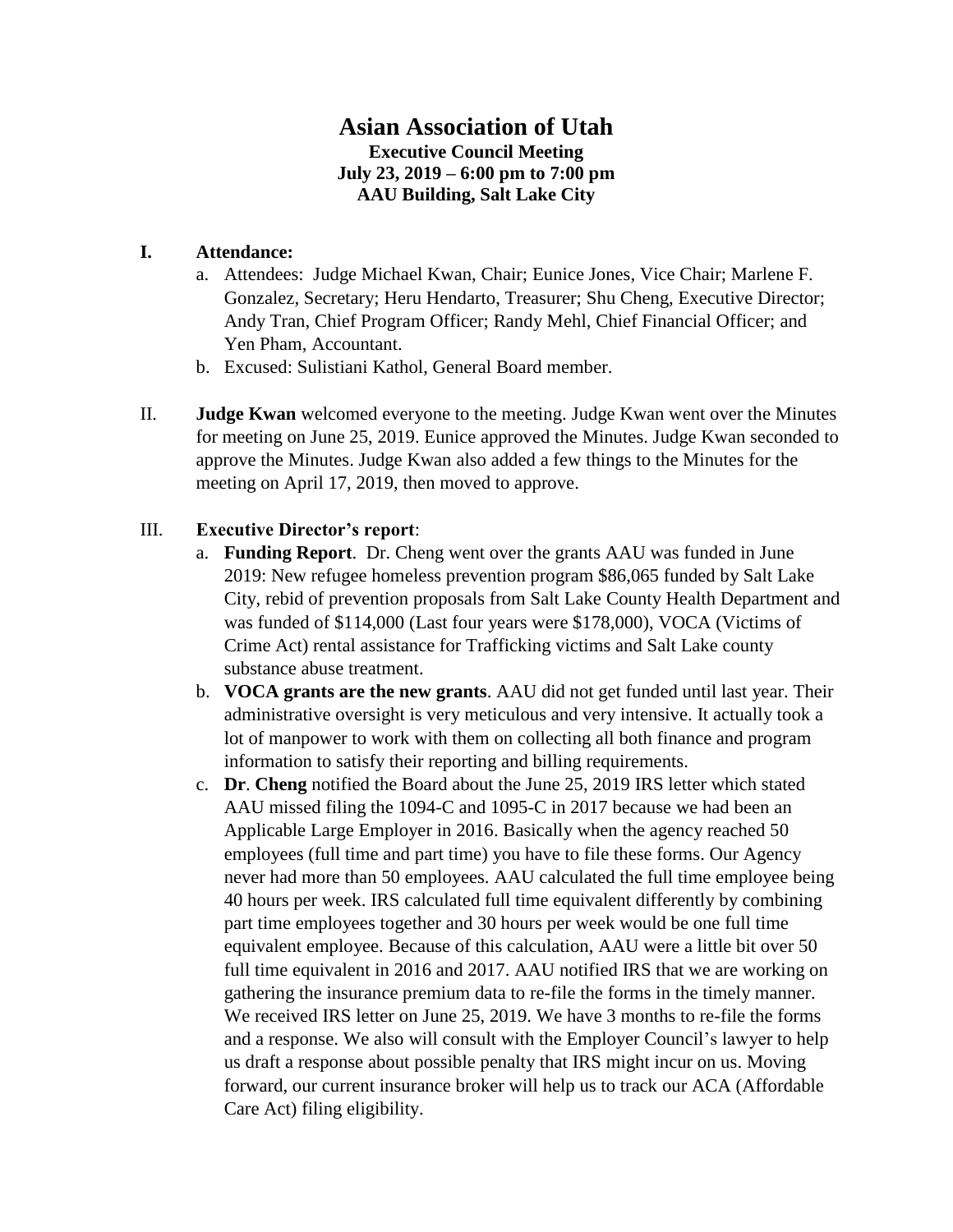- IV. **Andy** updated the Board the funding we received during July 2019:
	- a. VOCA (Victims of Crime Act) Funding for Treatment and Outreach, suggested \$270,000. But we anticipated this number to be higher because some additional services that VOCA were going to request, so we put some therapists in there to provide domestic violence treatment. We will be providing the treatment for domestic violence victims, human trafficking victims and refugees. Marlene asked how the program helped with the Outreach. Andy clarified with the Outreach we are doing education for domestic violence in the refugee community, how to work with a refugee who has been experienced domestic violence, educating the providers, meeting with the different stakeholders, going to the community centers, youth centers. We are going to do some mass media type like billboards with the 24-hour hotline 1-800 number on the buses and working with UTA to put on the trax, the big campaign for human trafficking awareness. We also will be working with the trafficking coalition and we'll provide service.
	- b. DWS (Department of Workforce Services) continued to fund us the afterschool programs for 3 sites: Sunnyvale Neighborhood Center including summer school (\$71,455), Evergreen middle school (\$56,789) and Olympus high school (\$56,744). Salt Lake County funds the afterschool program at Sunnyvale Elementary school (\$56,557), we don't hear back from federal applications until September, United Way funded \$45,000 for AAU school and general support. We still have not heard back from private foundations: Sorenson, Eccles and American Express.

## V. **Randall's reports:**

- a. Randall went over AAU's Profit & Loss Statement and Summary Balance Sheet for the fiscal year ending June 30, 2019. Our financial position is showing a surplus of \$38,000 and positive cash flow of \$535,000 that AAU can access immediately available if necessary. We have \$1 million in accounts receivables. There are a few Federal grants billing quarterly so we expect some funds have not come in yet, but most of State grants have already been received. This is pretty much the actual financial statements.
- a. AAU is going to restructure of staff benefits: The State of Utah has given employees of Utah cost of living increase of 2.5 %. We at AAU have also applied this increase to all of our staff except the latest employee. AAU has revised its policy to reduce the retirement contribution down to 6 % effective July 1, 2019 on all employees gross wages from the 13.7 % used in the past. We have also increased the salaries by 6.5 % of the 7.7 % leaving 1.2 % of the original 13.7 % to AAU; which is use to cover the related employee benefits from the old rates to the new benefit rates. This adjustment of the retirement rate overall does not affect the payroll (salary and benefits); but does lower the percentage of benefit